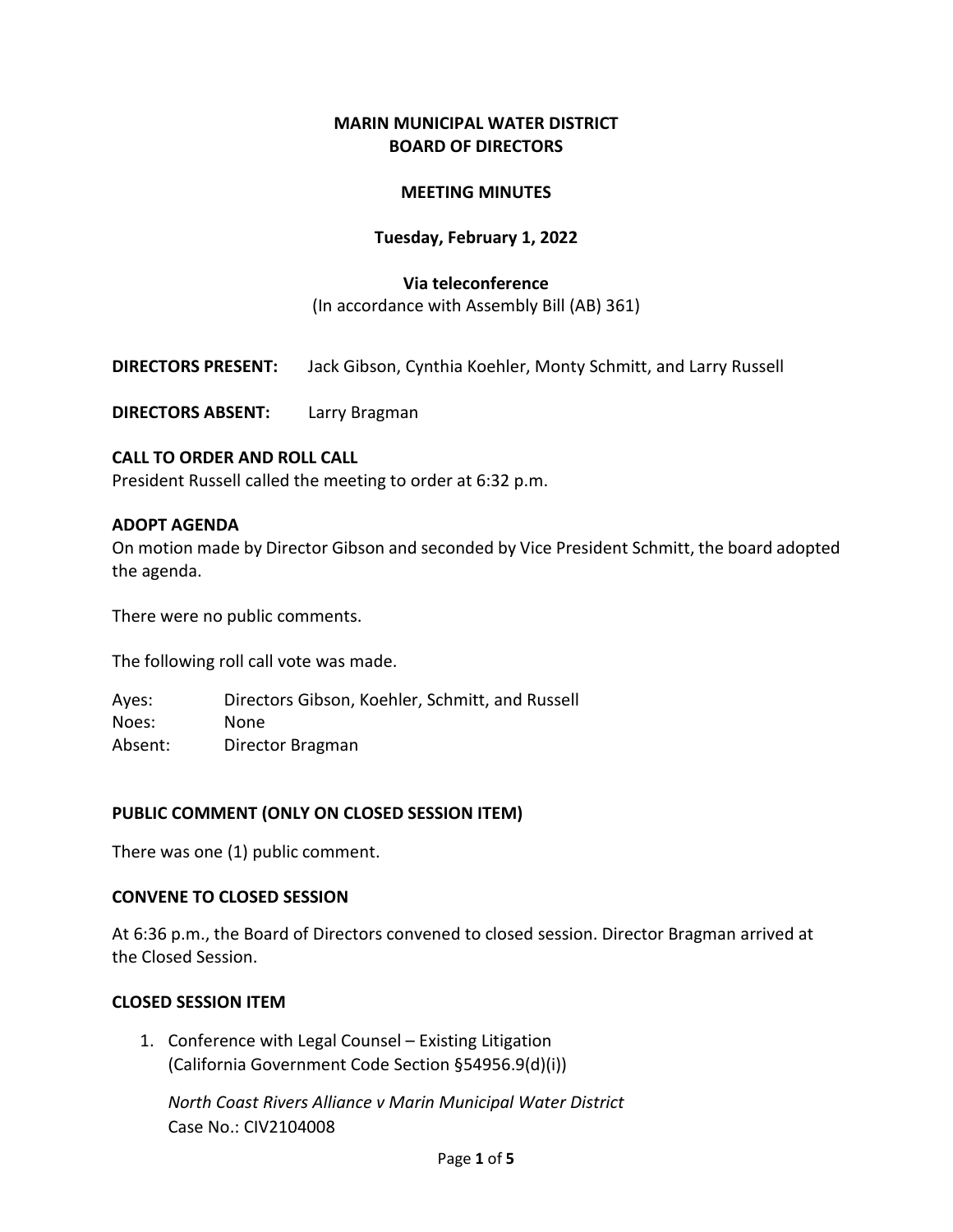The Board of Directors and staff discussed the item.

### **CONVENE TO OPEN SESSION ON OR AFTER 7:00 PM**

The board convened to open session at 7:06 p.m.

### **CLOSED SESSION REPORT OUT**

Also, at 7:06 p.m., President Russell stated that no reportable action was taken.

#### **PUBLIC COMMENT**

There were six (6) public comments.

#### **DIRECTORS' AND GENERAL MANAGER'S ANNOUNCEMENTS & COMMITTEE REPORTS**

- Director Gibson announced the upcoming North Bay Watershed Association Meeting on February 4<sup>th</sup>.
- Director Koehler provided a summary of what took place at the Finance & Administration Committee Meeting held on January 27<sup>th</sup>.
- Director Bragman reported on what took place at the Lagunitas Creek Technical Advisory Committee on January  $21^{st}$  and thanked the staff.

### **CONSENT CALENDAR (ITEMS 2-6)**

| Item 2 | Minutes of the Board of Directors' Regular Bi-Monthly Meeting of January 18,<br>2022                                                                                                                                                                                            |
|--------|---------------------------------------------------------------------------------------------------------------------------------------------------------------------------------------------------------------------------------------------------------------------------------|
| Item 3 | Resolution Continuing the Invocation of the District's Emergency Contracting<br>Procedures for the Rehabilitation of the Kastania Pump Station (Resolution No.<br>8674)                                                                                                         |
| Item 4 | Resolution Certifying Review of the Initial Study/Mitigated Negative<br>Declaration and the Mitigation and Monitoring Program for the 350 Merrydale<br>Road Residential Townhome Development Project and Approve a Pipeline<br><b>Extension Agreement (Resolution No. 8675)</b> |
| Item 5 | Authorizing the General Manager to Execute Third Amendment to Contract No.<br>5652 to Extend the Contract for One Additional Year with United Site Services<br>of California and Increase the Total Contract Amount for Portable Toilet<br><b>Rentals and Servicing</b>         |
| Item 6 | Resolution to Continue Virtual Board and Committee Meetings Pursuant to<br>Assembly Bill (AB) 361 (Resolution No. 8676)                                                                                                                                                         |

There were no public comments.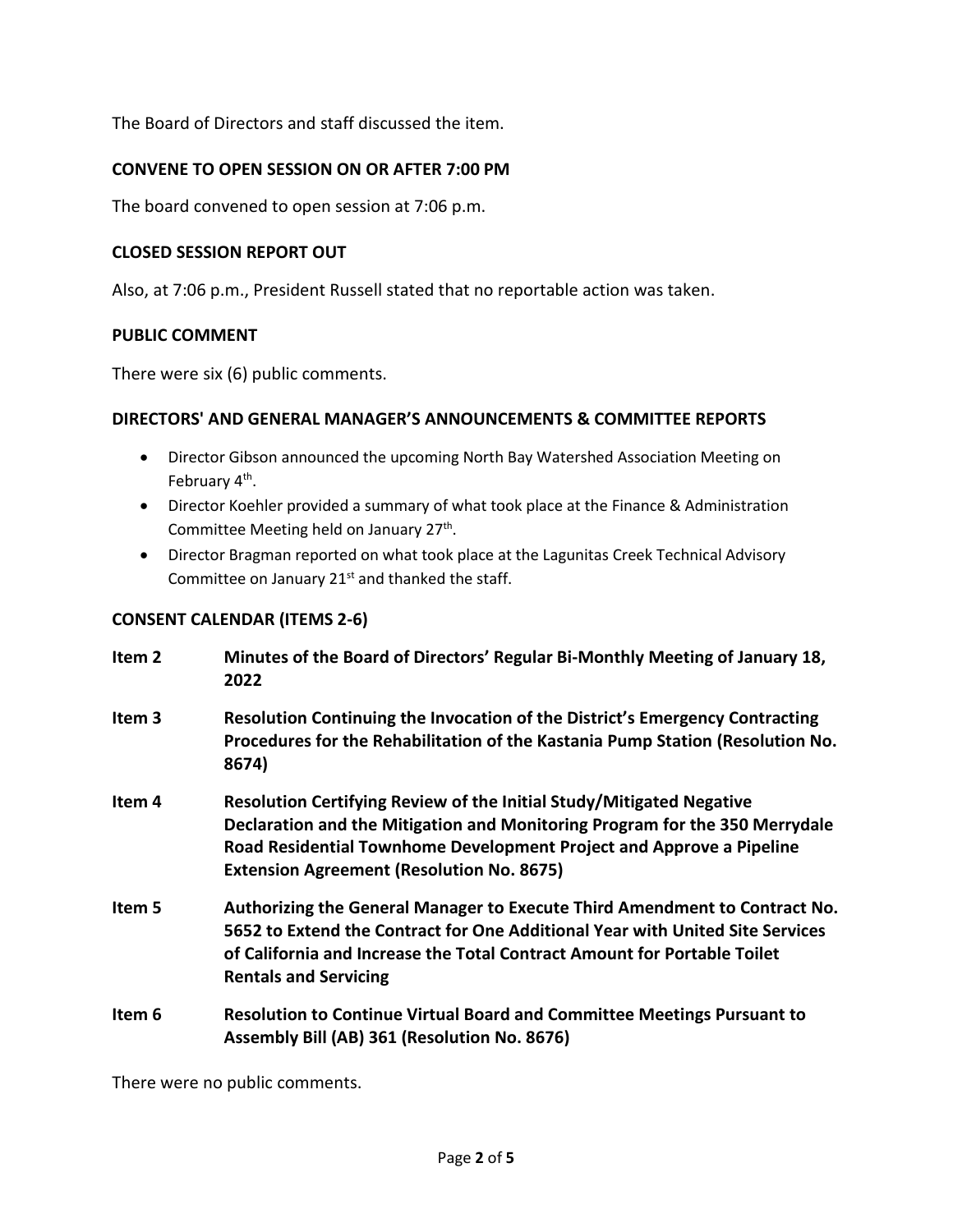Before the roll call vote was made, Director Bragman discussed with staff if dual plumbing could be added to the pipeline agreement provided in agenda item 4. The board agreed.

There were no public comments.

On motion made by Director Bragman and seconded by Director Gibson, the board adopted the consent calendar along with the change to the pipeline agreement. The following roll call vote was made.

Ayes: Directors Bragman, Gibson, Koehler, Schmitt, and Russell Noes: None

# **REGULAR CALENDAR (ITEMS 7-10)**

# **Item 7 Water Supply Update**

Director of Operations Paul Sellier presented this item. Conversation between the board and staff ensued.

There were five (5) public comments.

No further board comments were made.

This was an informational item. The board did not take any formal action.

# **Item 8 Kastania Pump Station Rehabilitation Project Update**

Construction Engineering Manager Mark Kasraie and Division Engineering Manager Crystal Yezman brought forth this item. Discussion followed including the board congratulating staff for expeditiously building this project that provides such a significant benefit to our water supply resiliency.

There were no public comments and no further comments from the board.

# **Item 9 Professional Services Agreement with Jacobs Engineering Group for Engineering Services in Support of the Strategic Water Supply Assessment Project**

Water Quality Manager Lucy Croy presented this item. Afterwards, the board deliberated and discussed this matter.

They received seven (7) public comments.

On motion made by Director Gibson and seconded by Director Koehler, the board approved the execution of the Professional Services Agreement with Jacobs Engineering Group. The following roll call vote was made.

Ayes: Directors Bragman, Gibson, Koehler, Schmitt, and Russell Noes: None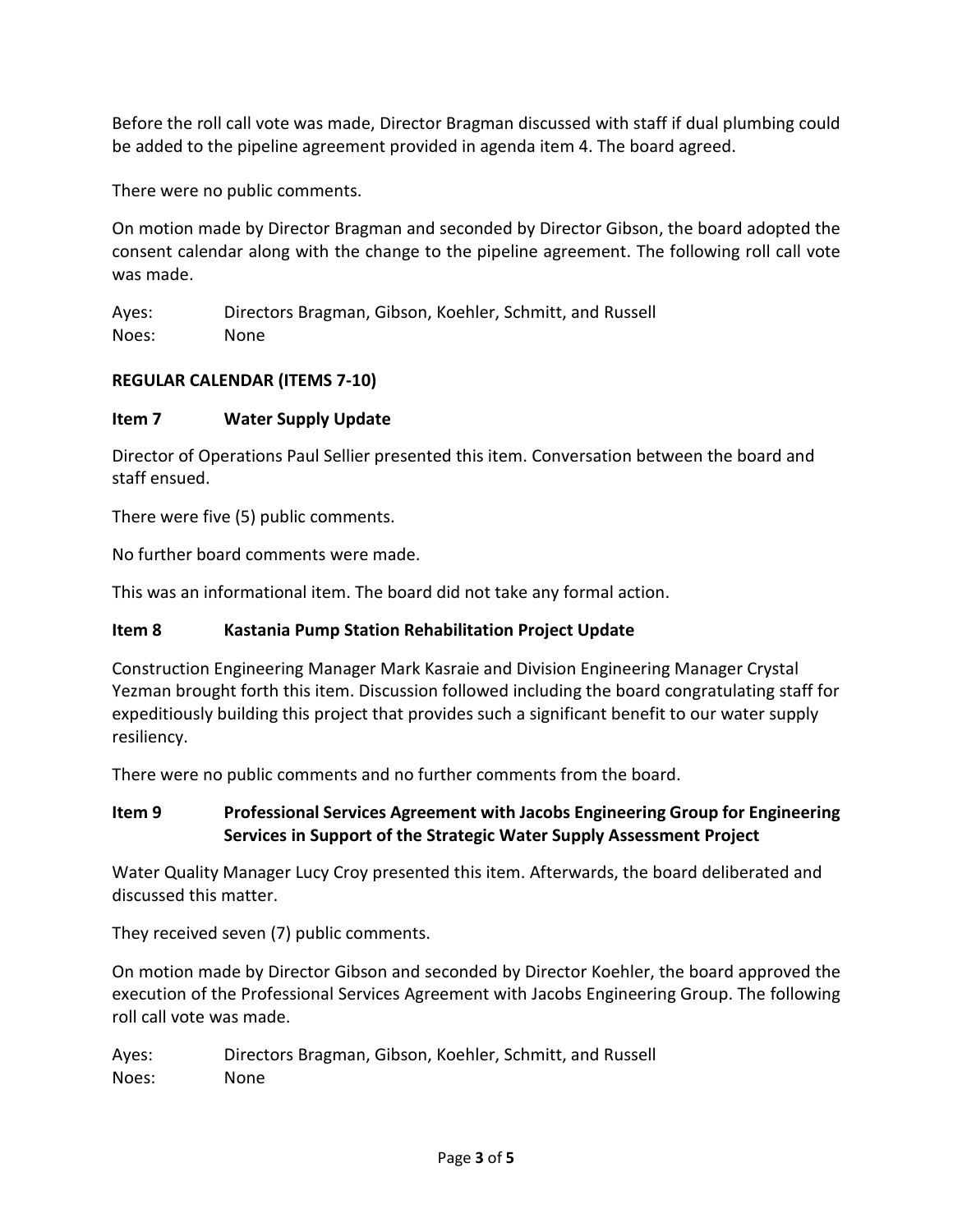# **Item 10 Professional Services Agreement with Environmental Science Associates, Inc. for Environmental Review Services Associated with the Emergency Intertie Project**

Construction Engineering Manager Kasraie also brought forth this item. Discussion ensued including possibly waiting another five (5) months to determine the findings from Jacobs Engineering Group (JEG) and how best to communicate to the public what the District is doing if the board approved both this agreement and the agreement with JEG.

There were three (3) public comments.

On motion made by Director Koehler and seconded by Director Gibson, the board approved the execution of the Professional Services Agreement with Environmental Associates, Inc. The following roll call vote was made.

Ayes: Directors Gibson, Koehler, Schmitt, and Russell Noes: Director Bragman

After this item, which ended past 9:30 p.m., President Russell asked staff to determine how many more agenda items the board would need to review. The board would deliberate on agenda items 11, 12, and 15. Agenda items 13 and 14 would move to other meetings.

## **PUBLIC HEARING (ITEM 11)**

# **Item 11 2020 Census Data & Adjustment of Director Division Boundaries (Redistricting)**

Staff Attorney Jerrad Mills presented this item, including providing a schedule as to when this item would come again before the board and how the public could provide input on the redistricting process.

There were neither comments from the board nor the public.

This was an informational item, so the board did not take any formal action.

# **REGULAR CALENDARS (ITEMS 12-15)**

**Item 12 Approve a Resolution Authorizing the General Manager to Negotiate and Execute a Revised Reimbursement Agreement between the City of San Rafael and Marin Municipal Water District for the 3rd Street Pipeline Replacement Project (Resolution No. 8677)**

Associate Engineer Jake Miller brought forth this item. There were neither board comments nor public comments.

On motion made by Director Gibson and seconded by Director Bragman, the board approved the resolution. The following roll call vote was made.